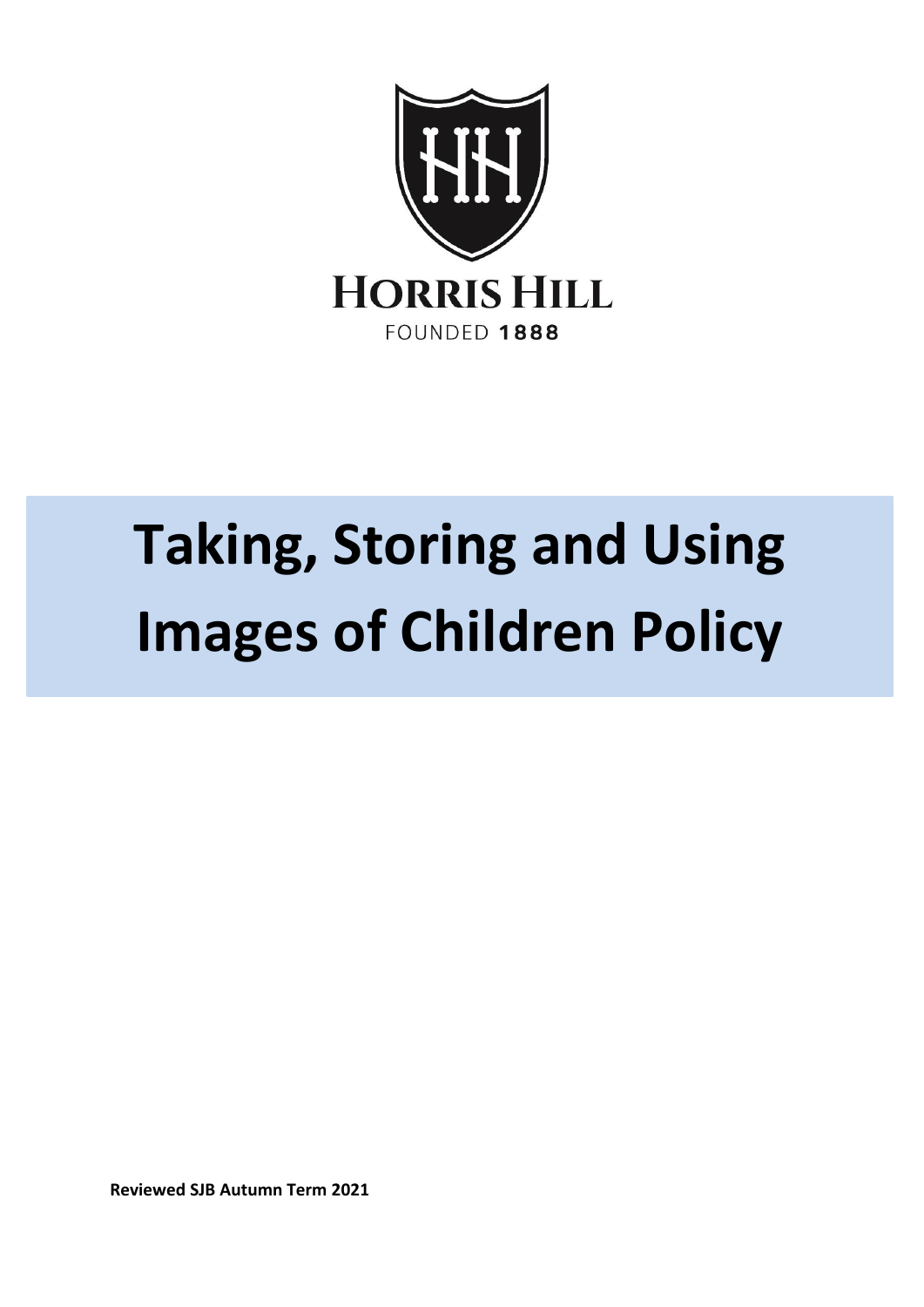# **Taking, Storing and Using Images of Children Policy**

# 1. **This Policy**

- This Policy is intended to provide information to pupils and their parents, carers or guardians (referred to in this policy as "parents") about how images of pupils are normally used by Horris Hill ("the school"). It also covers the school's approach to the use of cameras and filming equipment at school events and on school premises by parents and pupils themselves, as well as the media.
- It applies in addition to the school's terms and conditions and any other information the school may provide about a particular use of pupil images, including more general information about use of pupils' personal data, e.g. the school's Privacy Notice. Images of pupils in a safeguarding context are dealt with under the school's relevant safeguarding policies.

## 2. **General points to be aware of**

- Certain uses of images are necessary for the ordinary running of the school; other uses are in the legitimate interests of the school and its community and unlikely to cause any negative impact on children. The school is entitled lawfully to process such images and take decisions about how to use them, subject to any reasonable objections raised. Parents should be aware of the fact that certain uses of their child's images may be necessary or unavoidable (for example if they are included incidentally in a photograph).
- We hope parents will feel able to support the school in using pupil images to celebrate the achievements of pupils, sporting and academic; to promote the work of the school; and for important administrative purposes such as identification and security.
- The School will seek specific consent before using a pupil's image if, in our opinion, it constitutes an intrusion on the child's or family's privacy, and especially if the child's name would be included.
- Any parent who wishes to limit the use of images of a pupil for whom they are responsible should contact The Headmaster in writing, giving specific restrictions and the reasons for them. The School will respect the wishes of parents (and indeed pupils themselves) wherever reasonably possible, and in accordance with this policy.
- Parents should be aware that, by Year 8, the law recognises pupils' own rights to have a say in how their personal information is used – including images.

## 3. **Use of Pupil Images in School Publications**

- Unless the relevant pupil or his parent has requested otherwise, the school will use images of its pupils to keep the school community updated on the activities of the school, and for marketing and promotional purposes, including:
	- on internal displays (including clips of moving images) on digital and conventional notice boards within the school premises;
	- in communications with the school community (parents, pupils, staff, Governors and alumni) including by email, on the school database and by post;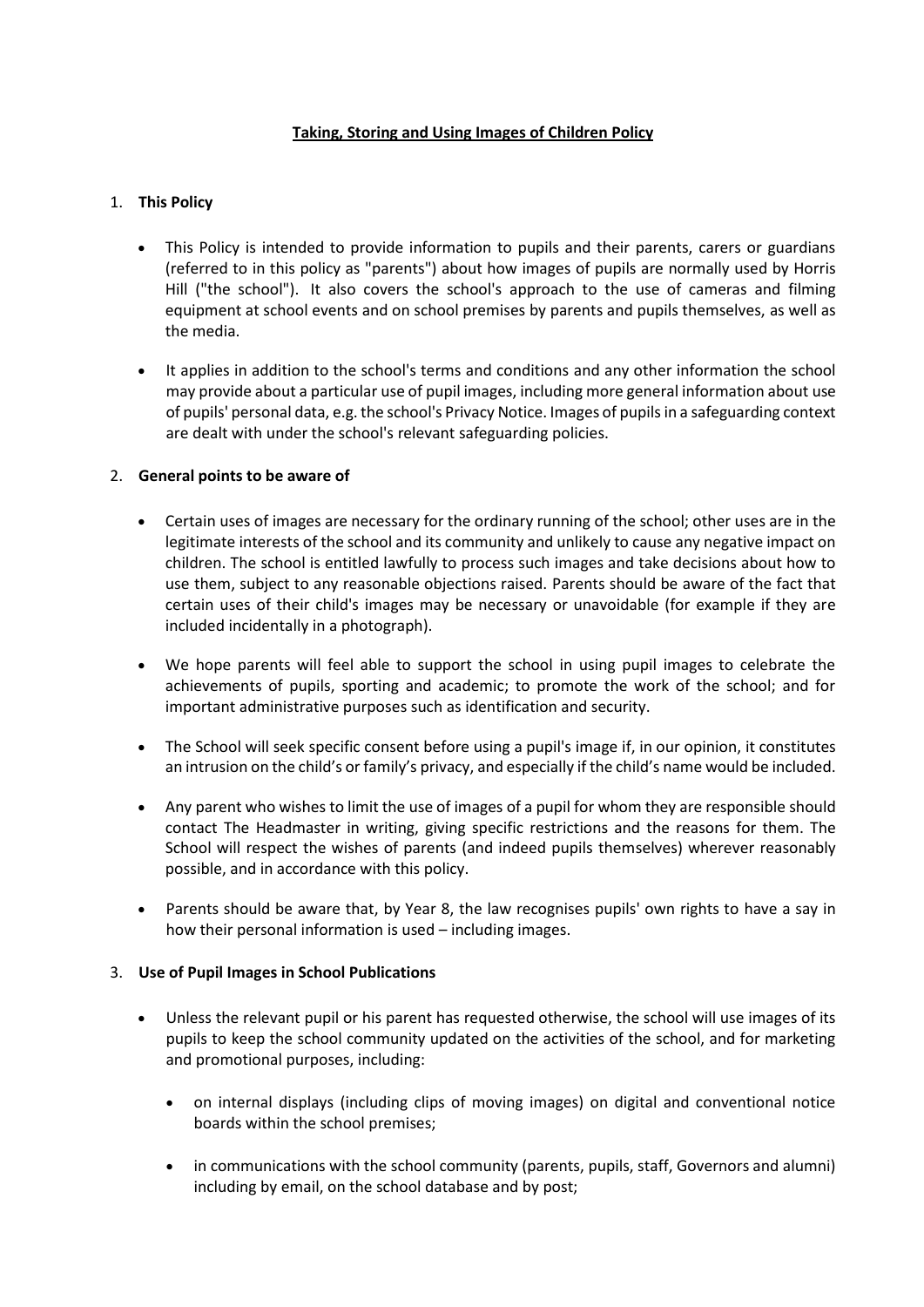- on the school's website and, where appropriate, via the school's social media channels, e.g. Twitter, Instagram and Facebook. Such images will not be accompanied by the pupil's full name without permission; and
- in the school's prospectus, and in online, press and other external advertisements for the school. Such external advertising will not normally include the pupils' names but in some circumstances the school will seek the parent or pupil's specific consent, depending on the nature of the image or the use.
- The source of these images will predominantly be the school's staff (who are subject to policies and rules in how and when to take such images), or a professional photographer used for marketing and promotional purposes, or occasionally pupils. The school will only use images of pupils in suitable dress and the images will be stored securely and centrally.

# 4. **Use of Pupil Images for Identification and Security**

• All pupils are photographed on entering the school and, thereafter, at regular intervals, for the purposes of internal identification. These photographs form part of the school's database alongside data to identify the pupil by name, year group, house and form/tutor group.

## 5. **Use of Pupil Images in the Media**

- Where practicably possible, the school will always notify parents in advance when the media is expected to attend an event or school activity in which school pupils are participating, and will make every reasonable effort to ensure that any pupil whose parent has refused permission for images of that pupil, or themselves, to be made in these circumstances are not photographed or filmed by the media, nor such images provided for media purposes.
- The media often asks for the names of the relevant pupils to go alongside the images, and these will be provided where parents have been informed about the media's visit and either parent or pupil has consented as appropriate.

# 6. **Security of Pupil Images**

- Professional photographers and the media are accompanied at all times by a member of staff when on school premises. The school uses only reputable professional photographers and makes every effort to ensure that any images of pupils are held by them securely, responsibly and in accordance with the school's instructions.
- The school takes appropriate technical and organisational security measures to ensure that images of pupils held by the school are kept securely on school systems, and protected from loss or misuse. The school will take reasonable steps to ensure that members of staff only have access to images of pupils held by the school where it is necessary for them to do so.
- All staff are given guidance on the school's Policy on Taking, Storing and Using Images of Pupils, and on the importance of ensuring that images of pupils are made and used responsibly, only for school purposes, and in accordance with school policies and the law.

## 7. **Use of Cameras and Filming Equipment (including mobile phones) by Parents**

• Parents, guardians or close family members (hereafter, parents) are welcome to take photographs of (and where appropriate, film) their own children taking part in school events, subject to the following guidelines, which the school expects all parents to follow: